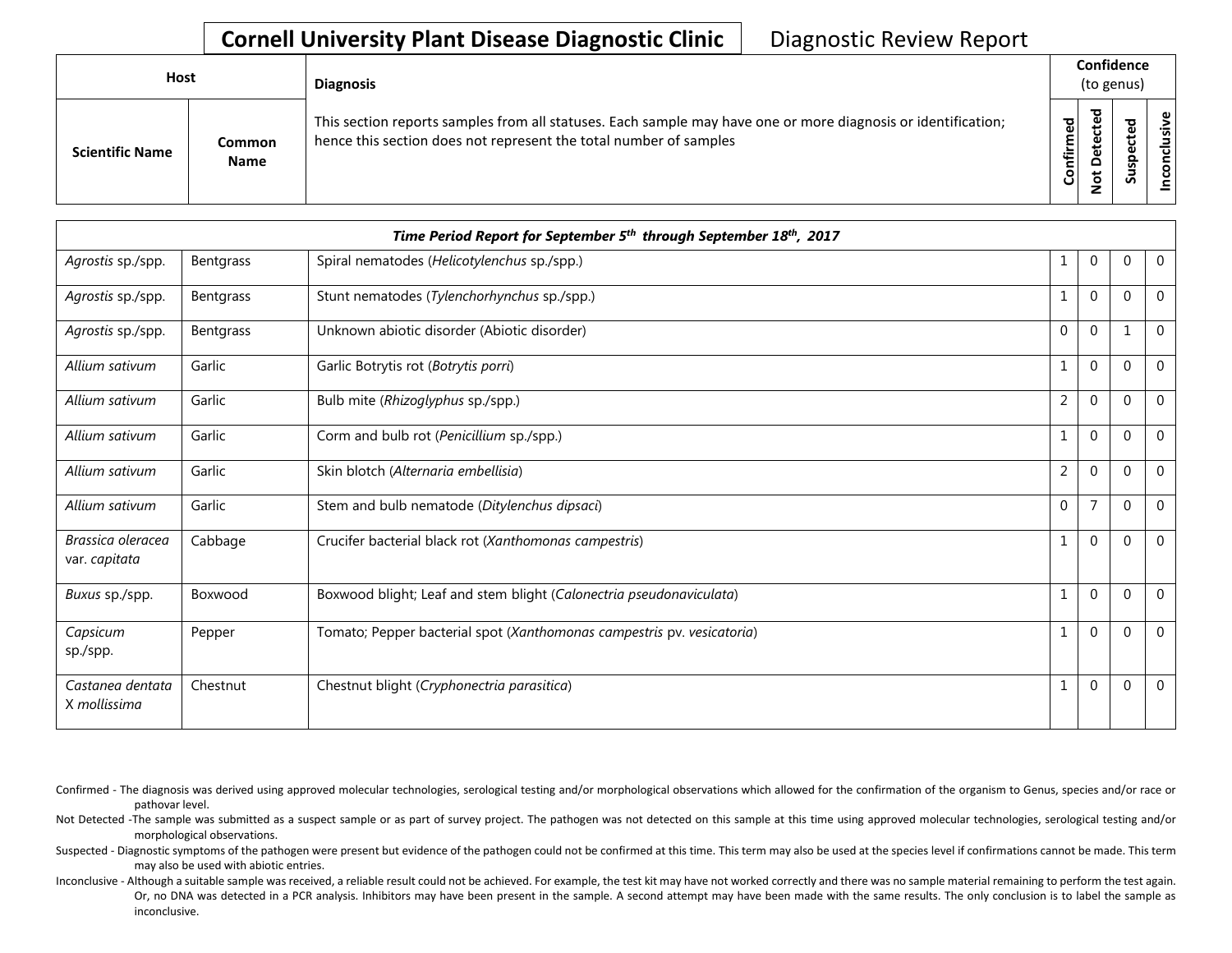| Host |                        |                       | <b>Diagnosis</b>                                                                                                                                                                   | Confidence<br>(to genus) |        |                 |  |
|------|------------------------|-----------------------|------------------------------------------------------------------------------------------------------------------------------------------------------------------------------------|--------------------------|--------|-----------------|--|
|      | <b>Scientific Name</b> | Common<br><b>Name</b> | This section reports samples from all statuses. Each sample may have one or more diagnosis or identification;<br>hence this section does not represent the total number of samples | Confirmed                | ъ<br>Q | ъ<br><u>ഗ</u> ് |  |

| Castanea dentata<br>X mollissima  | Chestnut                                          | Wood boring insect damage (Unidentified Wood Boring Insect) | 1            | $\Omega$     | $\Omega$     | $\overline{0}$ |
|-----------------------------------|---------------------------------------------------|-------------------------------------------------------------|--------------|--------------|--------------|----------------|
| Chrysanthemum<br>sp./spp. hybrids | Chrysanthemum                                     | Chrysanthemum white rust (Puccinia horiana)                 | $\mathbf{1}$ | $\mathbf{0}$ | $\mathbf{0}$ | $\mathbf 0$    |
| Fragaria x<br>ananassa            | Commercial<br>Strawberry;<br>garden<br>strawberry | Crown and root rot (Phytophthora sp./spp.)                  | $\mathbf{0}$ | $\mathbf{1}$ | $\mathbf{0}$ | $\Omega$       |
| Fragaria x<br>ananassa            | Commercial<br>Strawberry;<br>garden<br>strawberry | Unknown abiotic disorder (Abiotic disorder)                 | $\mathbf{0}$ | $\mathbf{0}$ | 2            | $\overline{0}$ |
| Fragaria x<br>ananassa            | Commercial<br>Strawberry;<br>garden<br>strawberry | Unspecified pathology (Fusarium sp./spp.)                   | $\mathbf{1}$ | $\mathbf 0$  | $\Omega$     | $\overline{0}$ |
| Hydrangea<br>sp./spp.             | Hydrangea                                         | Moisture stress (Abiotic disorder)                          | $\mathbf 0$  | $\mathbf 0$  | 1            | $\mathbf 0$    |
| Hydrangea<br>sp./spp.             | Hydrangea                                         | Powdery mildew (Oidium sp./spp.)                            | $\mathbf{0}$ | $\mathbf{1}$ | $\mathbf{0}$ | $\mathbf 0$    |
| Hydrangea<br>sp./spp.             | Hydrangea                                         | Unknown abiotic disorder (Abiotic disorder)                 | $\Omega$     | $\Omega$     | 1            | $\overline{0}$ |

Confirmed - The diagnosis was derived using approved molecular technologies, serological testing and/or morphological observations which allowed for the confirmation of the organism to Genus, species and/or race or pathovar level.

Not Detected -The sample was submitted as a suspect sample or as part of survey project. The pathogen was not detected on this sample at this time using approved molecular technologies, serological testing and/or morphological observations.

Suspected - Diagnostic symptoms of the pathogen were present but evidence of the pathogen could not be confirmed at this time. This term may also be used at the species level if confirmations cannot be made. This term may also be used with abiotic entries.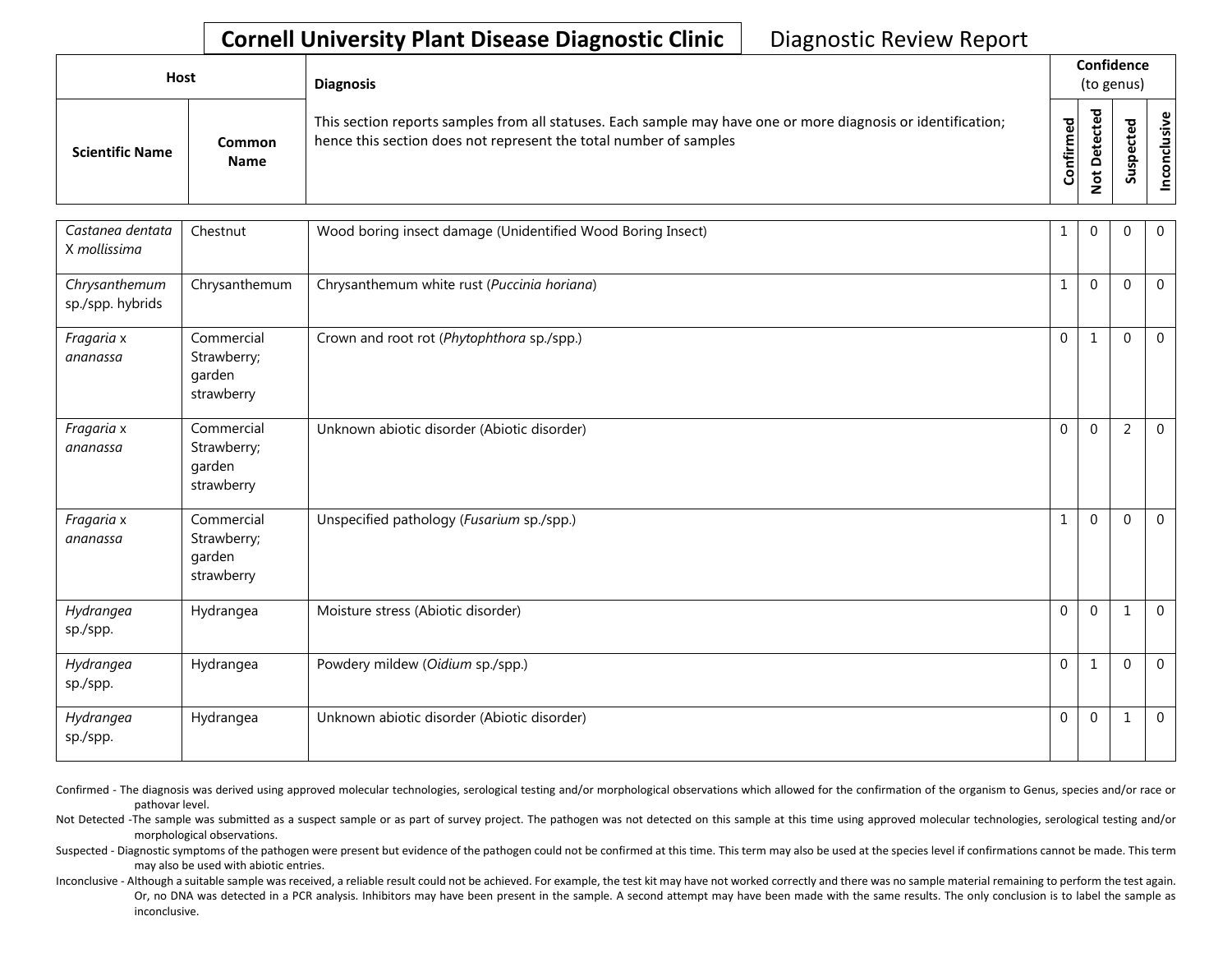| <b>Host</b>            |                       | <b>Diagnosis</b>                                                                                                                                                                   |           | Confidence<br>(to genus) |        |                 |
|------------------------|-----------------------|------------------------------------------------------------------------------------------------------------------------------------------------------------------------------------|-----------|--------------------------|--------|-----------------|
| <b>Scientific Name</b> | Common<br><b>Name</b> | This section reports samples from all statuses. Each sample may have one or more diagnosis or identification;<br>hence this section does not represent the total number of samples | Confirmed | ᇃ<br>⊕<br>Δ<br>پ<br>-    | ᇃ<br>ທ | ω<br>usiv<br>᠊ᠣ |

| Malus domestica        | Domestic Apple                      | Leaf spot (Marssonina sp./spp.)                                       | 1            | $\mathbf{0}$ | $\Omega$     | 0              |
|------------------------|-------------------------------------|-----------------------------------------------------------------------|--------------|--------------|--------------|----------------|
| Mandevilla<br>sp./spp. | Mandevilla                          | Additional sample requested (Identification Analysis)                 | 1            | $\mathbf{0}$ | $\Omega$     | $\mathbf 0$    |
| Mandevilla<br>sp./spp. | Mandevilla                          | Non-pathogenic; Saprophyte (Secondary Agents; Saprophytes; Unspecif.) | 1            | $\mathbf{0}$ | $\Omega$     | 0              |
| Mandevilla<br>sp./spp. | Mandevilla                          | Root damage (Abiotic disorder)                                        | $\mathbf{0}$ | $\mathbf{0}$ |              | $\overline{0}$ |
| Myrica<br>pensylvanica | Northern<br>Bayberry; wax<br>myrtle | High soil moisture (Abiotic disorder)                                 | $\mathbf{0}$ | $\mathbf{0}$ |              | $\mathbf 0$    |
| Myrica<br>pensylvanica | Northern<br>Bayberry; wax<br>myrtle | Nutrient imbalance (Abiotic disorder)                                 | $\mathbf 0$  | $\mathbf{0}$ | 1            | $\mathbf 0$    |
| Paeonia sp./spp.       | Peony                               | Insect damage (Unidentified Insect)                                   | 1            | $\Omega$     | $\Omega$     | $\Omega$       |
| Paeonia sp./spp.       | Peony                               | Non-pathogenic; Saprophyte (Secondary Agents; Saprophytes; Unspecif.) | 1            | $\mathbf{0}$ | $\Omega$     | $\overline{0}$ |
| Picea sp./spp.         | Spruce                              | Planting too deep (Abiotic disorder)                                  | $\mathbf{0}$ | $\mathbf{0}$ | 1            | $\mathbf 0$    |
| Quercus phellos        | <b>Willow Oak</b>                   | Armillaria root rot (Armillaria sp./spp.)                             | $\mathbf{0}$ | 1            | $\Omega$     | $\mathbf 0$    |
| Quercus phellos        | <b>Willow Oak</b>                   | Crown and root rot (Phytophthora sp./spp.)                            | 0            | 1            | $\Omega$     | $\overline{0}$ |
| Rhus aromatica         | Fragrant Sumac                      | Armillaria root rot (Armillaria sp./spp.)                             | $\mathbf{0}$ | $\mathbf{1}$ | $\mathbf{0}$ | $\overline{0}$ |

Confirmed - The diagnosis was derived using approved molecular technologies, serological testing and/or morphological observations which allowed for the confirmation of the organism to Genus, species and/or race or pathovar level.

Not Detected -The sample was submitted as a suspect sample or as part of survey project. The pathogen was not detected on this sample at this time using approved molecular technologies, serological testing and/or morphological observations.

Suspected - Diagnostic symptoms of the pathogen were present but evidence of the pathogen could not be confirmed at this time. This term may also be used at the species level if confirmations cannot be made. This term may also be used with abiotic entries.